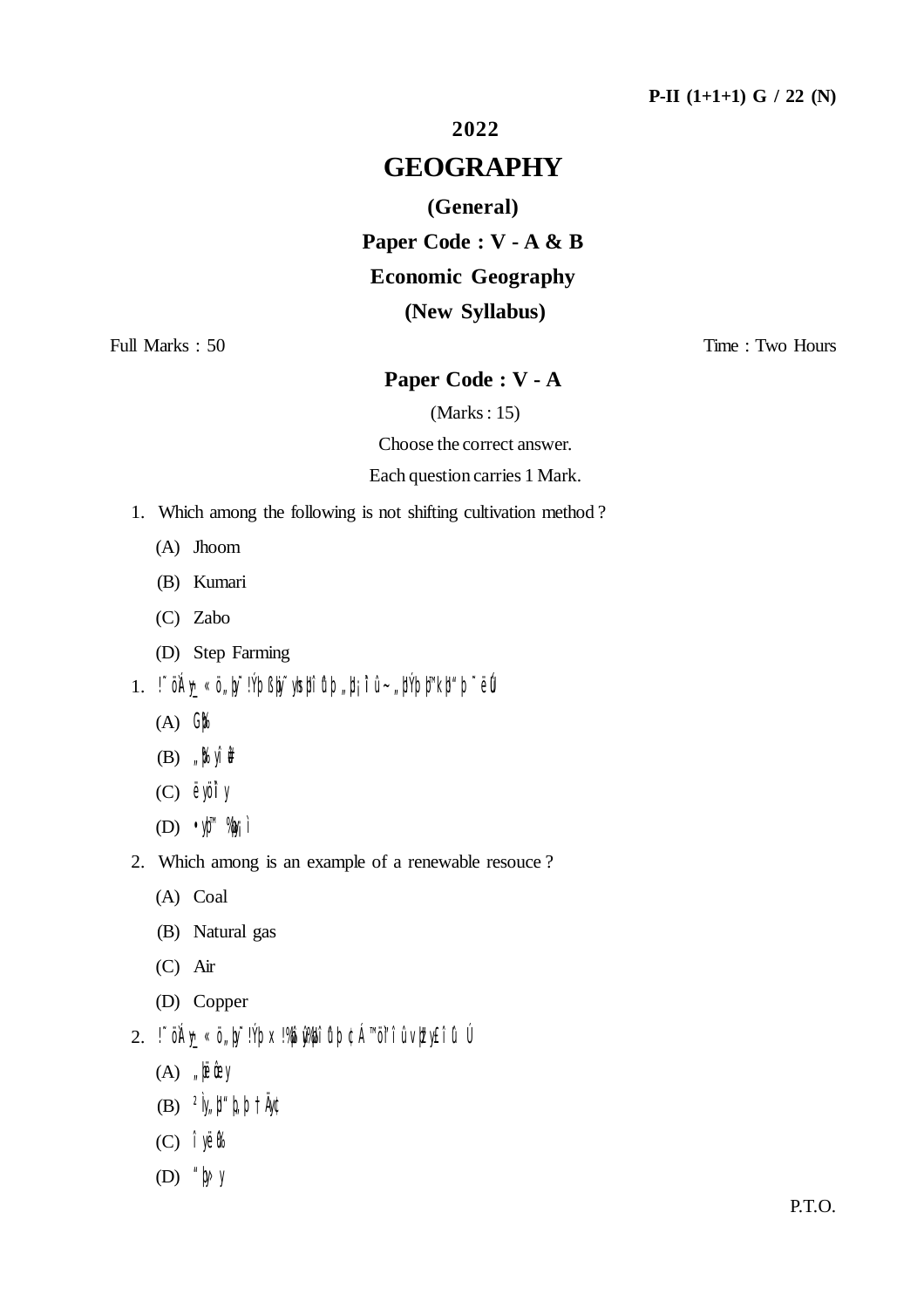- 3.  $\frac{1}{2}$  is an example of tertiary activity
	- (A) Cultivation
	- (B) Fishhing
	- (C) Social work
	- (D) Industrial worker
- - $(A)$   $\psi$   $\psi$ <sup> $\gamma$ </sup>
	- $(B)$  >  $\hat{e}$   $\oint$   $\hat{A}$   $X$  $\hat{y}$  $\hat{u}$  $\hat{f}$  $\hat{f}$  $\hat{f}$
	- $(C)$   $\psi > y! < 0$ ,  $\psi \in \Lambda$   $\mathbb{R}$   $\mathbb{R}$
	- (D)  $\|\hat{Y} \hat{O} \times I_{\gamma} \|$
- 4. The "Chipko movemennt" occurred in the year of
	- $(A)$  1973
	- $(B)$  1974
	- $(C)$  1975
	- (D)  $1937$
- 4. !?\\\on, \p xyo`i ye ~ ¢, #!Y`p' b £ë û\_\_\_\_\_\_\_\_\_\_\_\_\_\_ ¢yo`ce {b
	- $(A)$  1973
	- $(B)$  1974
	- $(C)$  1975
	- (D)  $1937$
- 5. \_\_\_\_\_\_\_\_\_\_\_\_ soil is ideal for tea cultivation
	- (A) Red soil
	- (B) Lateritetic soil
	- (C) Black soil
	- (D) Alluvial soil

# 5. \_\_\_\_\_\_\_\_\_\_\_\_\_ >!\_\_,p %p %pöì; iî û < ~Ä ¢î jõp™Ç|p v|p™ë<u>%</u>« \_\_

- (A)  $\ddot{o}$  cey! $f'$   $\phi$   $> 1$ ,  $\phi$
- (B) ce  $\psi$  of  $\psi$  of  $\psi$   $\psi$   $\psi$   $\psi$
- (C)  $\sqrt[n]{\mathfrak{h}}$   $\mathfrak{C}$  >  $\mathfrak{L}$   $\mathfrak{h}$
- (D)  $\mathfrak{h}^{\mathsf{M}}$ yœ!œ " $\mathfrak{h}$  >!\_ " $\mathfrak{h}$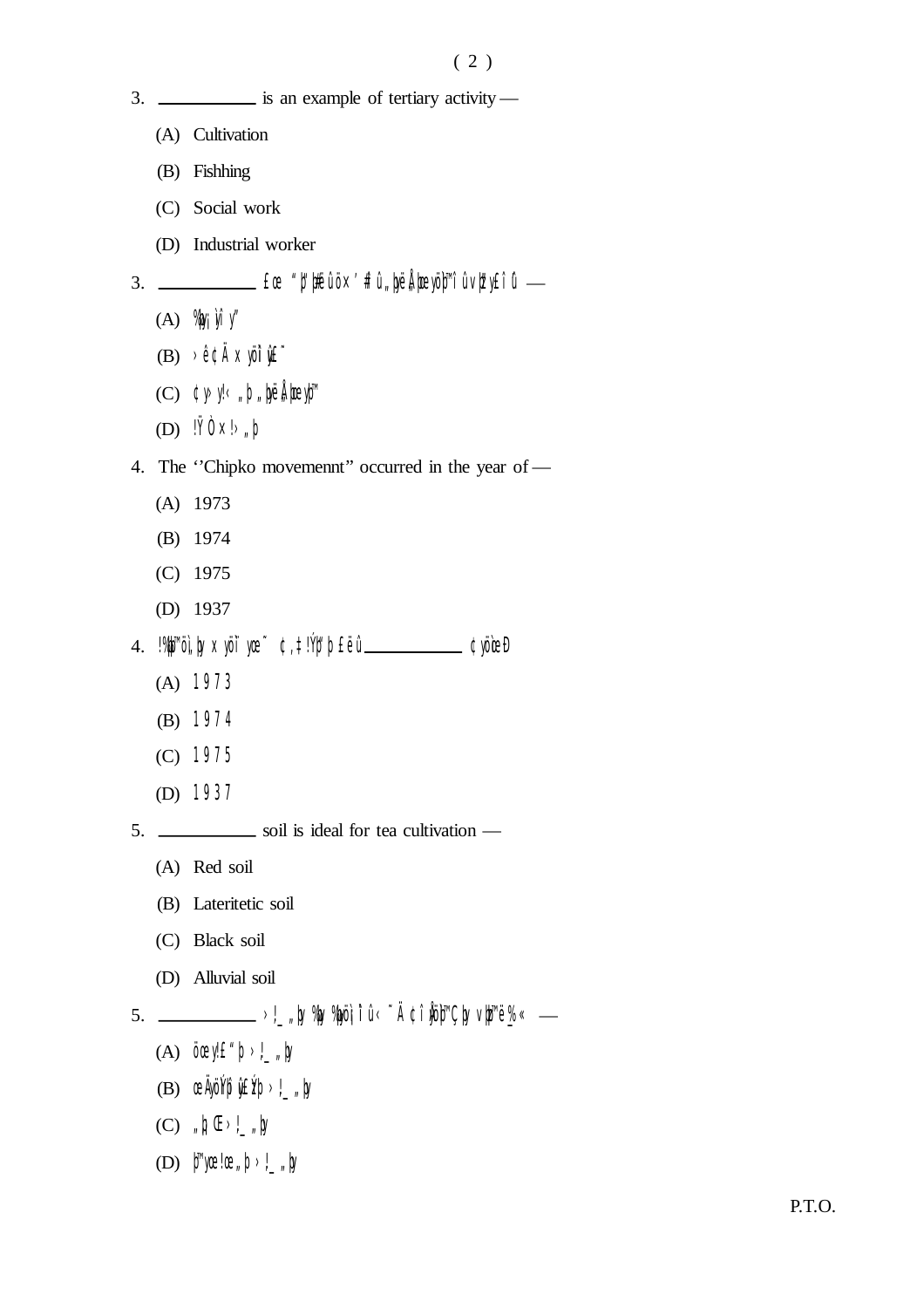- 6. Which of the following country is known for mass commercial grazing?
	- (A) Austria
	- (B) Nigeria
	- (C) China
	- (D) Australia
- 6. !~ $\ddot{\theta}$  $\ddot{\theta}$  $\ddot{\theta}$  =  $\ddot{\theta}$   $\ddot{\theta}$  =  $\ddot{\theta}$   $\dddot{\theta}$  =  $\ddot{\theta}$   $\dddot{\theta}$  =  $\ddot{\theta}$   $\ddot{\theta}$  =  $\ddot{\theta}$   $\ddot{\theta}$  =  $\ddot{\theta}$   $\ddot{\theta}$  =  $\ddot{\theta}$   $\ddot{\theta}$  =  $\ddot{\theta}$  =  $\ddot{\theta}$  =  $\ddot{\theta}$  =  $\ddot{\theta}$  =  $\ddot{\$ 
	- $(A) \times \frac{1}{B}$
	- $(B)$   $\tilde{y}$   $\tilde{f}$   $\tilde{f}$   $\tilde{f}$   $\tilde{f}$   $\tilde{f}$   $\tilde{f}$   $\tilde{f}$   $\tilde{f}$   $\tilde{f}$   $\tilde{f}$
	- $(C)$   $\frac{1}{4}$
	- (D) XÖBL@ëy
- 7. Among which is not suitable for plantation farming?
	- (A) Paddy
	- $(B)$  Tea
	- (C) Rubber
	- (D) Coffee
- 7. ~Îû>ö•Ä ö"þ̃!Ýþ îy!†‰ "þ¦iîû<̃Ä vþ��뉫 ~ëŴ
	- $(A) \bullet \check{V}$
	- $(B)$   $\%$
	- $(C)$   $\hat{\mathbf{I}}\hat{\mathbf{I}}\hat{\mathbf{V}}\hat{\mathbf{I}}\hat{\mathbf{I}}$
	- $(D)$   $\| \mathbf{\check{S}} \|$
- 8. Coal tar obtained from -
	- (A) Mineral oil
	- (B) Naphthalene
	- (C) Coke
	- (D) None of these
- 8. Ýþrî û!~f¢îŭ "þî ŷ £ëû\_\_\_\_\_\_\_\_\_\_\_\_ ö í öì"þ
	- (A)  $\mathbb{R}^7 < 0^u$  pe
	- $(B)$   $\tilde{h}$   $\tilde{h}$   $\tilde{h}$   $\tilde{h}$   $\tilde{h}$   $\tilde{h}$   $\tilde{g}$   $\tilde{g}$   $\tilde{g}$   $\tilde{g}$
	- $(C)$   $\ddot{\theta}$   $\phi$   $\phi$
	- (D)  $\ddot{\theta}$   $\dot{\theta}$   $\ddot{\theta}$   $\ddot{\theta}$   $\ddot{\theta}$   $\ddot{\theta}$   $\ddot{\theta}$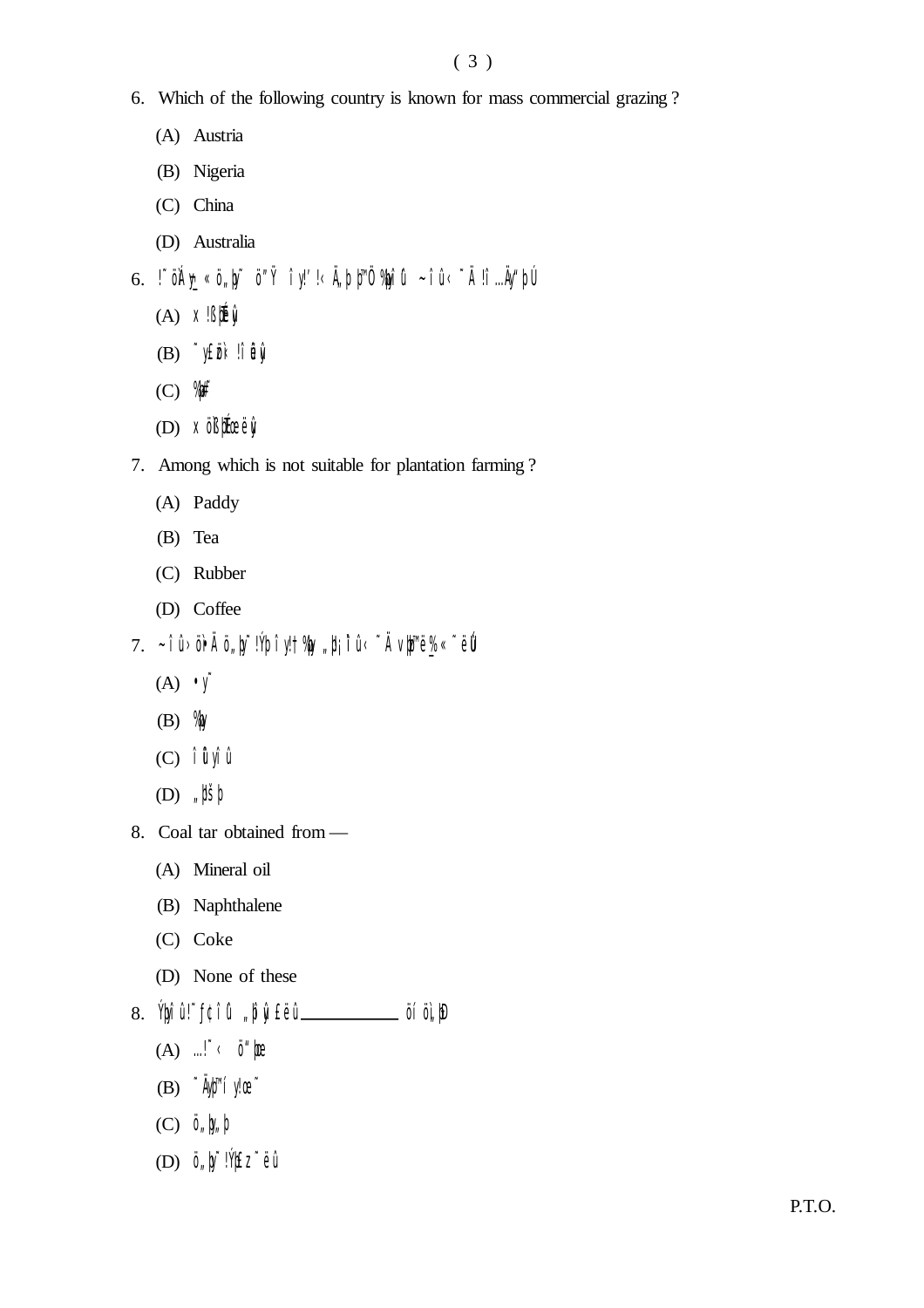- 9. Which of the following is an artificial resource?
	- $(A)$  Air
	- (B) Water
	- $(C)$  Soil
	- (D) Parks
- 9.  $\sim$ îû>örÄ ö"þ̃!Ýþ "þ\_> ¢Á™"Ú
	- $(A)$   $\hat{\mathsf{I}}$  yë $\mathsf{M}$
	- $(B) < \mathfrak{C}$
	- $(C) > l_{\mathsf{m}} \mathfrak{y}$
	- (D)  $\mathbf{J}^{\mathbf{w}}$
- 10. Agroforestry is a type of -
	- (A) Mixed cropping
	- (B) Double cropping
	- (C) Mono cropping
	- (D) None of these
- 10. " $\sharp$ jì î ~yëũ £œ
	- (A)  $\downarrow \times$   $\| \cdot \|$
	- $(B)$   $\text{Im}\sinh(\theta, \theta)$
	- $(C)$  ~  $n \not\in \mathbb{R}$  =  $\mathbb{R}$  =  $\mathbb{R}$  =  $\mathbb{R}$  |  $\mathbb{R}$  |  $\mathbb{R}$  |  $\mathbb{R}$  |  $\mathbb{R}$  |  $\mathbb{R}$  |  $\mathbb{R}$  |  $\mathbb{R}$  |  $\mathbb{R}$  |  $\mathbb{R}$  |  $\mathbb{R}$  |  $\mathbb{R}$  |  $\mathbb{R}$  |  $\mathbb{R}$  |  $\mathbb{R}$  |  $\mathbb{R}$  |
	- (D)  $\ddot{\theta}$   $\dot{\theta}$   $\ddot{\theta}$   $\ddot{\theta}$   $\ddot{\theta}$   $\ddot{\theta}$
- 11. Which Indian state has the highest forest cover?
	- (A) Chhattisgarh
	- (B) Andhra Pradesh
	- (C) Assam
	- (D) Madhya Pradesh
- 11. ||yî ör 'fî û ö "|y~ î jök Å ¢î ölí öl"þ öî!Ÿ î~||l> ö"...y ëyëlĺ
	- $(A)$   $\check{S}$ <sup> $\check{C}$ </sup> $\check{C}$  $\check{C}$  $\check{C}$  $\check{C}$
	- $(B)$   $X$ Õ $\widehat{P}$ lõi" $\widehat{Y}$
	- $(C)$   $X \n\Psi$
	- $(D)$  >  $\bullet \mathring{R}^2$  or  $\mathring{Y}$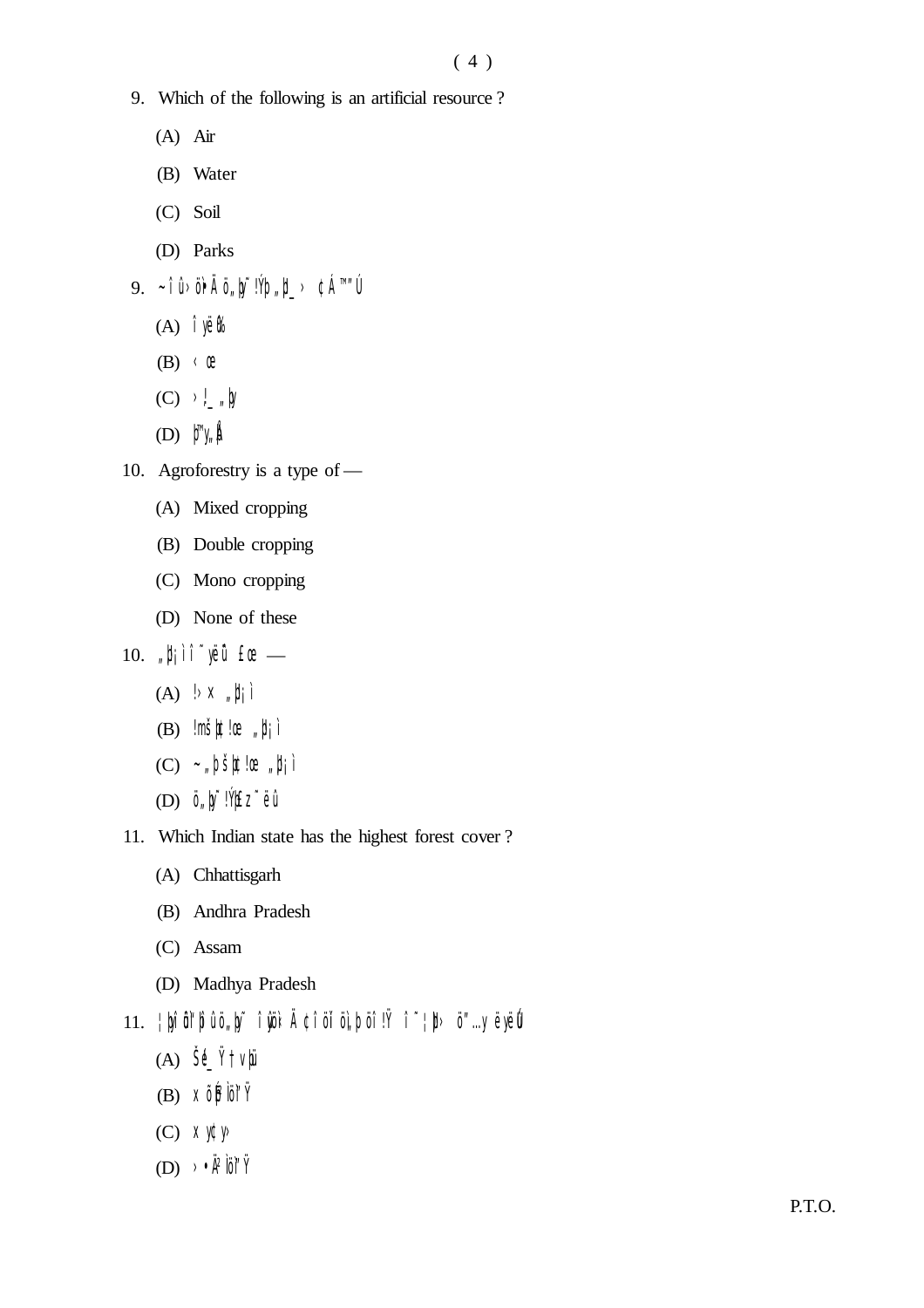- 12. Which of the following states are known for tea cultivation?
	- $(A)$  Goa
	- (B) Assam
	- (C) Uttar Pradesh
	- (D) Rajasthan
- 12. ~ $\hat{I} \hat{u} > \hat{0}$ e Å ö" $y \tilde{ }$  î $\hat{y} < \tilde{A}$  ‰ ‰öl; îî û < ~ $\tilde{A}$  !î…Äy" $\hat{H}$ 
	- $(A)$   $\ddot{o}$   $\ddot{\uparrow}$   $\ddot{\uparrow}$
	- $(B)$   $X \nsubseteq Y$
	- $(C)$   $VL$   $\hat{L}$   $\hat{U}$   $\hat{V}$   $\hat{V}$
	- (D)  $\hat{\mathbf{l}}$   $\hat{\mathbf{l}}$   $\hat{\mathbf{s}}$   $\hat{\mathbf{s}}$   $\hat{\mathbf{s}}$
- 13. USDA stands for -
	- (A) United Nation Department of Agroforestry
	- (B) United States Department of Agoforestry
	- (C) United States Department of Agriculture
	- (D) None of above
- 13. USDA ~ $\hat{I}$  $\hat{U}$  $\hat{I}$  $\hat{V}$  $\hat{A}$  $X$  $\hat{I}$  $\hat{A}$  $E$  $\hat{\alpha}$   $\cdots$ 
	- (A) United Nation Department of Agroforestry
	- (B) United States Department of Agoforestry
	- (C) United States Department of Agriculture
	- (D) None of above
- 14. Black soil is suitable for -
	- (A) Jute cultivation
	- (B) Cotton cultivation
	- (C) Tea plantation
	- (D) Paddy cultivation
- - $(A)$   $\sharp$ <sup>m</sup>yÝ $\sharp$   $\sharp$ <sub>p</sub><sub>i</sub> i
	- $(B)$  "**B**obey  $\%$ i
	- $(C)$   $\mathcal{W}$   $\mathcal{W}$ i
	- (D)  $\mathbf{v}^{\prime}$   $\mathbf{w}$ i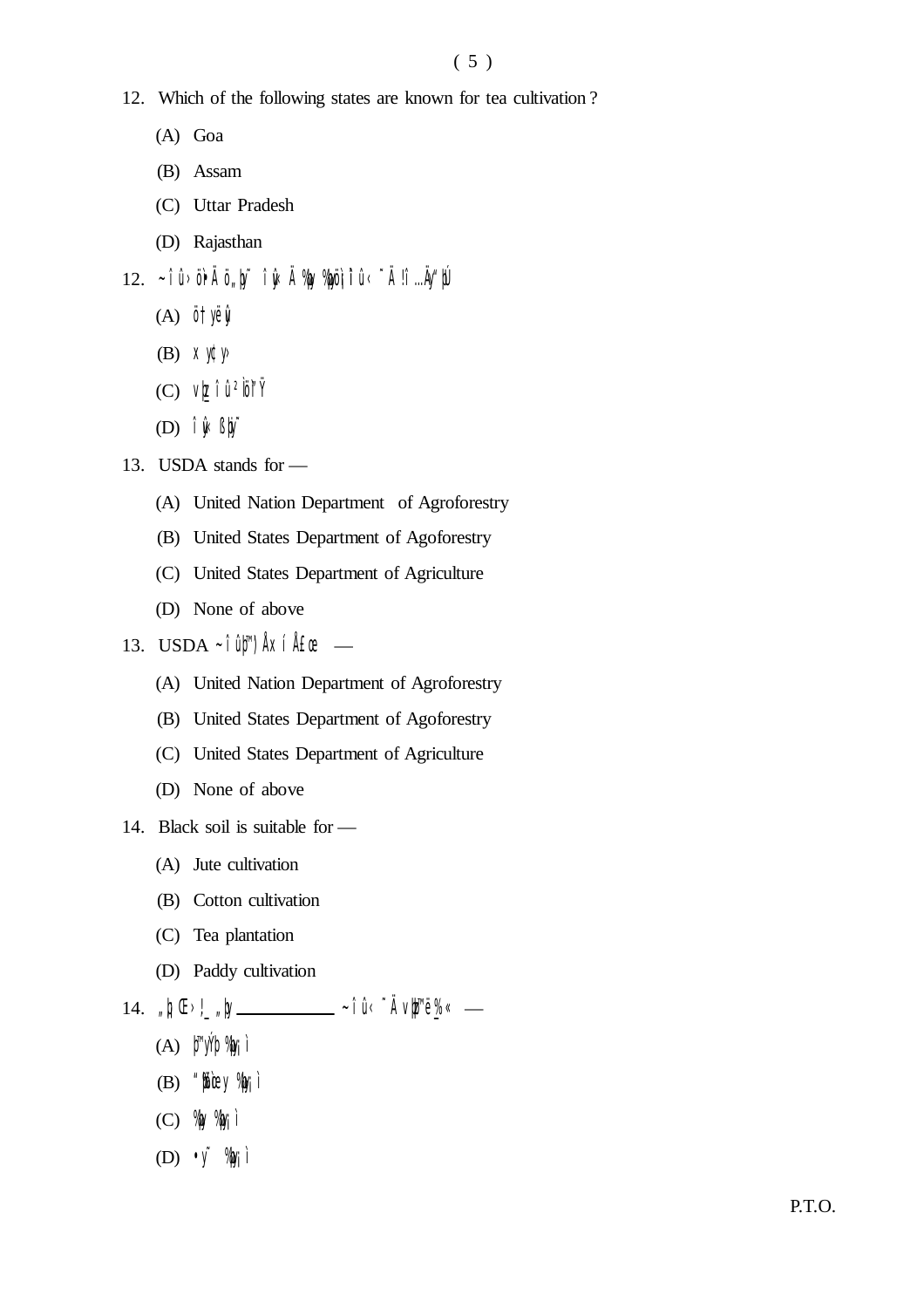- 15. Steel industry depends on the following condition
	- $(A)$  Iron ore
	- (B) Availability of water
	- (C) Transportation
	- (D) All of the above
- 15. £Bþʰy"þ!ŸÒ !~öÁ<u>y~</u>« !î ¡öëûûvþʰ^îû!~¦þîû "þöîû—
	- $(A)$  öœï£  $xy_n$ µî û $\phi$
	- $(B)$  <  $\ddot{\text{o}}$  control  $\mathbb{C}$  to  $\ddot{\text{c}}$  to  $\ddot{\text{c}}$  the  $\ddot{\text{c}}$
	- (C) öëytyöëyt îÄî Bby
	- (D)  $V\sharp\!\!\!\!\!\!/$  vii î û cî "pyp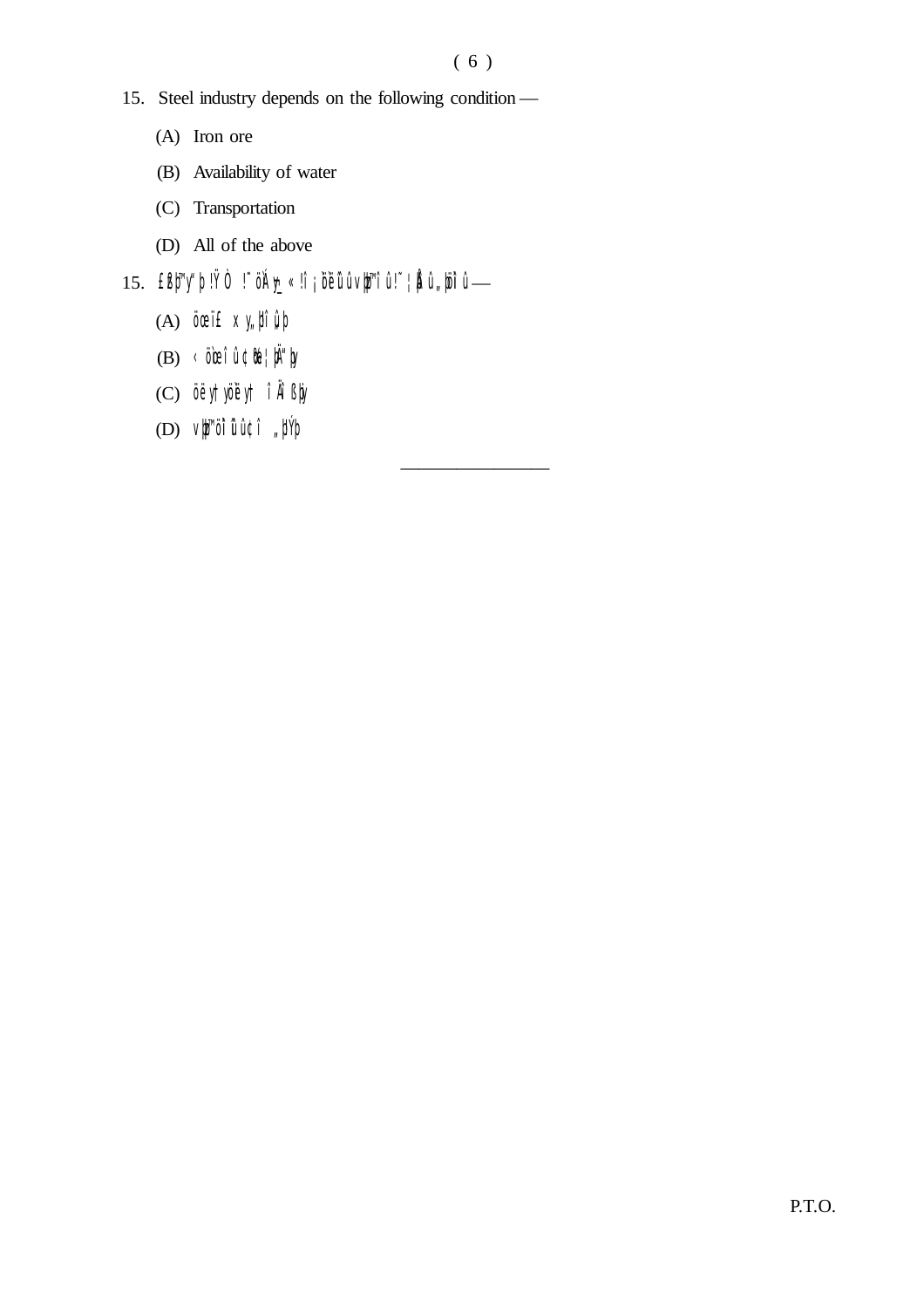### $(7)$

### Paper Code: IV - B

 $(Marks: 35)$ 

### The figures in the margin indicate full marks. Candidates are required to give their answers in their own words as far as practicable.

| Answer any <i>two</i> of the following questions. | $10\times2=20$ |
|---------------------------------------------------|----------------|
|---------------------------------------------------|----------------|

- 1. Explain the nature and characteristics of different types of economic activities. What is phantom pile ?  $8 + 2$
- 2. Define resource. Classify resources based on origin. Write a brief note on tertiary economic activities.  $2 + 4 + 4$
- 3. Write a short note on the causes and consequences of deforestation. What is agroforestry? What are its characteristics?  $6+1+3$
- 4. What are the problems of the iron and steel industry in India? Give a brief account of the world distribution of coal.  $4 + 6$

|  |  | Answer any <i>three</i> of the following questions. | $5 \times 3 = 15$ |
|--|--|-----------------------------------------------------|-------------------|
|--|--|-----------------------------------------------------|-------------------|

| 5. Write down the required environment for the tea planntation.               | 5 |
|-------------------------------------------------------------------------------|---|
| 6. What are the characteristics of commercial grazing?                        | 5 |
| 7. What are the problems of the cotton textile industry in India?             | 5 |
| 8. What is sustainable development? Why is sustainable development necessary? | 5 |
|                                                                               |   |

5 10. What is the nature and characteristics of quinary economic activities?

## **î** Dy~Yw"

9. How is soil erosion related to deforestation? What is social forestry?

öë ö<sub>''</sub> 
$$
\psi
$$
 79% <sup>2</sup>öllir ûvlr û û" $\psi$ 

- 1. !î!!\\$¬•îŏĭ^îûxíÅĭ!"\.b "\o`k îû?|"d"b c ÷î!YÜTîÄv…Äv "bîÐ šHv~Y\d B"\{ce !"\U  $8 + 2$
- 2. ¢Á™″"þöì"þîöæÚ vþê¢ x~‰yë# ¢Á™ö″îûö×′#î¦þ† "þîð "þ"þ#ëûö×!′ xíÅr̃!"þ.,þ "þëÅ,þæyþ™ ¢Á™öì"þ  $0$   $\mathbf{0}$   $\mathbf{0}$   $\mathbf{0}$  $2+4+4$
- 3.  $\times$ î di Å •1,ökî î û "|yî di ~î, <sup>2</sup>|¦|yî ¢Á™ö)"Å  $\times$ yöœy‰y "|yîÐ "||; ì ĩ yëu ¢Á™ö)"Å öœ…Ð ~î û ÷î!ŸÜÄ=!œ  $6 + 1 + 3$  $!,$ p!"J $\cup$
- 4. ¦þî ŏi"þ öœï£ £BB™y"þ !ŸöÒî û ¢>¢Äy=!œ ¢Á™öì"Å ×yöœy‰y "þîÐ !î öÙ» "jëûeyî û î ^Vb~ ¢Á™öì"Å ¢,öÇ|öB™ î'Ăy "yçĐ  $4 + 6$

#### P.T.O.

 $3 + 2$